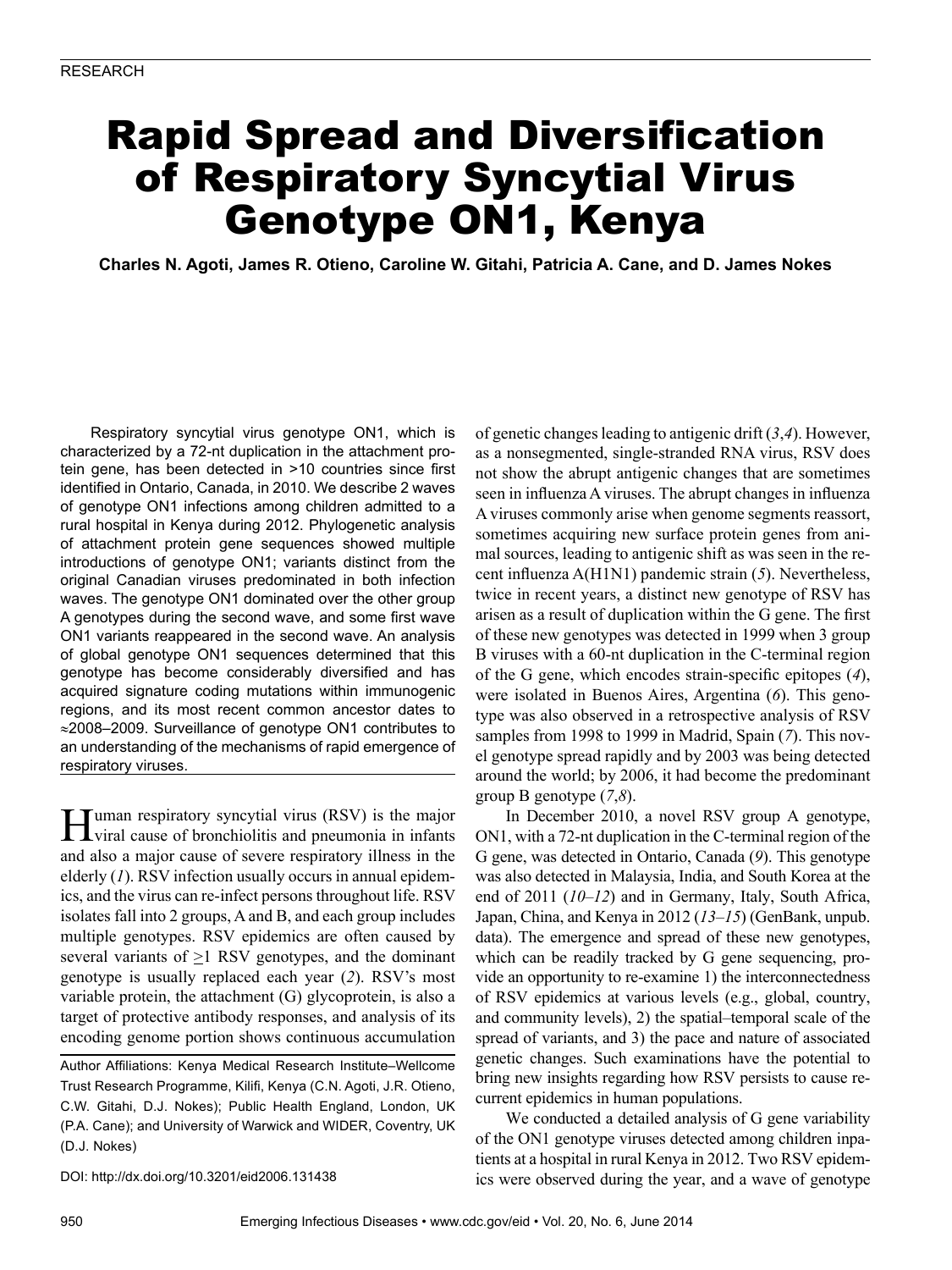ON1 cases occurred in each. We compare the phylogenetic relationship between the ON1 viruses detected in Kenya and ON1 viruses worldwide during a similar period.

# **Materials and Methods**

# **Study Location and Participants**

The study specimens were obtained from children <5 years of age who had been admitted with severe pneumonia to Kilifi District Hospital (KDH), Kenya, during 2012. All children were enrolled as part of an ongoing study, initiated in 2002, of the epidemiology and disease of RSVassociated pneumonia in case-patients (*16*–*18*). KDH, located in the coastal town of Kilifi, north of Mombasa, serves a rural (predominantly) and semiurban community. In this setting, epidemics of RSV disease occur on an annual basis, beginning in late October or early November of each year and continuing through June, July, or August of the next year (*18*).

# **Clinical Samples and Laboratory Methods**

Since 2002, nasal wash or nasopharyngeal swab specimens have been collected from all children enrolled in the pneumonia study. The samples are tested for the presence of RSV antigen and/or nucleic acid by using the indirect fluorescence antibody test and real-time reverse transcription PCR, respectively (*19*). G gene sequencing is routinely undertaken on all samples from the KDH study site that have RSV-positive test results (*16*,*20*) (J.R. Otieno and colleagues, unpub. data). The ON1 genotype was first detected by this surveillance in February 2012. This report focuses on RSV A specimens collected during 2012.

Viral RNA extraction, reverse transcription, PCR amplification, and sequencing of the G gene were undertaken as described (*16*,*20*,*21*). The specimens were collected after informed consent was given by a parent or guardian for each child. The Kenya National Ethics Review body approved the study protocols.

# **Sequence Alignments and Comparison Dataset**

Consensus G gene sequences for RSV A were initially aligned in MAFFT v6.884b (*22*) and trimmed in BioEdit (www.mbio.ncsu.edu/bioedit/bioedit.html). Viruses possessing the ON1 72-nt duplication were readily identifiable from the alignments. Sequences for Kilifi viruses corresponded to the terminal 702 nt and 630 nt in the G ectodomain regions of ON1 and non-ON1 viruses, respectively. A comparison dataset of ON1 genotype sequences deposited into GenBank was downloaded, collated, aligned with the Kilifi ON1 sequences, and used to derive a global phylogenetic tree. Because some sequences were limited in length, the final worldwide ON1 alignment was trimmed to include only the C-terminal G gene region over the terminal 333 nt.

# **Phylogenetic Analysis**

Phylogenetic trees were constructed in MEGA5.2.1 (*23*) by using the maximum likelihood method under the general time-reversible model of evolution. The robustness of the phylogenetic clusters was evaluated by bootstrapping with 1,000 iterations. Viruses were considered to be the same variant if they were identical in nucleotide sequence over the region we sequenced. Variants were grouped into a similar lineage if they shared signature-coding mutations. The Kilifi sequences reported here are deposited in Gen-Bank under accession numbers KF587911–KF588014.

# **Evolutionary Analysis**

The rate of evolution of the ON1 G gene and the date of the most recent common ancestor (MRCA) of the viruses collected to date were estimated by 2 independent methods: 1) by using regression of the root-to-tip distances from the maximum-likelihood tree in Path-O-gen (http:// tree.bio.ed.ac.uk/software/pathogen/) and 2) by using the BEAST v1.74 analysis package (https://code.google. com/p/beast-mcmc/), which uses the Bayesian Markov chain Monte Carlo approach (*24*). The analysis included only sequences for which the exact date of sampling was provided. Furthermore, to reduce the bias of oversampling from any 1 location, we included only viruses with unique nucleotide sequences in the C-terminus region in the analysis. The final data subset comprised 65 sequences from 7 countries.

The BEAST analysis was run through 50 million steps, with sampling every 2,500 steps, under the HKY model of evolution and the Bayesian skyride population growth model. Once the analysis was complete, run convergence was confirmed by using the Tracer v1.5 program (http:// tree.bio.ed.ac.uk/software/tracer/); trees were summarized in TreeAnnotator and visualized in FigTree v1.40 (http:// tree.bio.ed.ac.uk/software/figtree/).

# **Results**

During January 1–December 31, 2012, a total of 873 children who were admitted to KDH were eligible for the RSV surveillance study. Nasal wash or nasopharyngeal swab specimens were obtained from 834 of the children and tested for RSV. Of the 834 samples, 240  $(28.8\%)$  were RSV positive: 123  $(51.3\%)$  were group A infections, 114 (47.5%) were group B infections, and 3 (1.3%) were A/B co-infections. Of the 126 combined group A and group A/B viruses, 104 (82.5%) were successfully sequenced in the G gene ectodomain region, and of these, 77 (74.0%) possessed the ON1 genotype 72-nt duplication. The numbers of RSV A, B, and ON1 cases detected each month at KDH during 2012 are shown in Table 1. The number of cases detected each week is shown in Figure 1, panel A.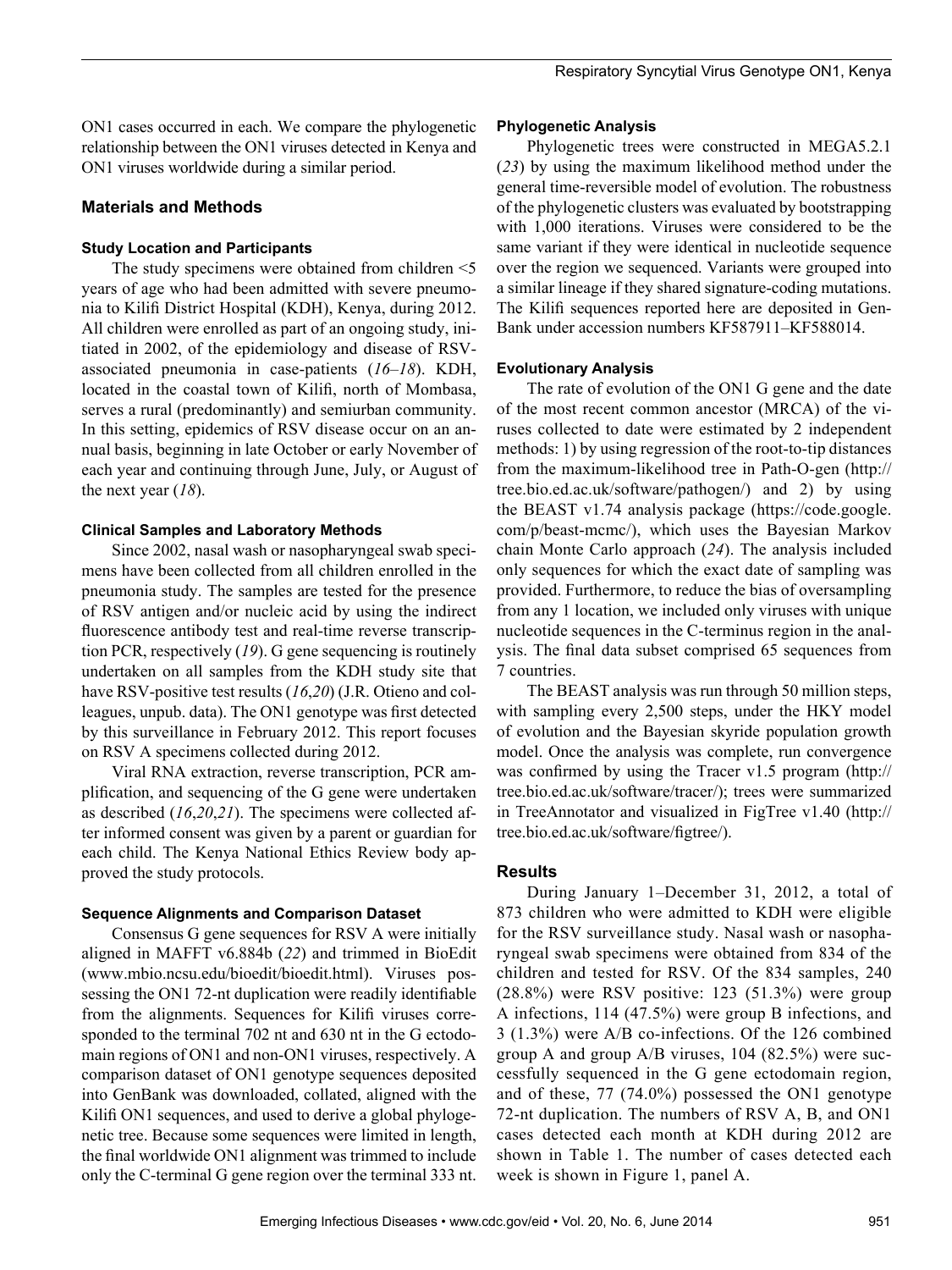| Table 1. Occurrence of RSV group A and B viruses and or genotype ONT in Killii, Kenya, 2012" |         |                          |             |       |             |                               |            |  |
|----------------------------------------------------------------------------------------------|---------|--------------------------|-------------|-------|-------------|-------------------------------|------------|--|
|                                                                                              |         | No. RSV strains detected |             |       |             | RSV group A sequencing result |            |  |
|                                                                                              |         |                          | Co-infected |       | No. (%) ON1 |                               | <b>Not</b> |  |
| Month                                                                                        | Group A | Group B                  | $(A+B)$     | Total | strains+    | Non-ON1                       | sequenced  |  |
| First wave                                                                                   |         |                          |             |       |             |                               |            |  |
| Jan                                                                                          |         | 18                       |             | 18    |             |                               |            |  |
| Feb                                                                                          |         | 23                       |             | 29    | 1(20.0)     |                               |            |  |
| Mar                                                                                          | 15      | 26                       |             | 42    | 8(53.3)     |                               |            |  |
| Apr                                                                                          | 14      | 16                       |             | 31    | 5(41.7)     |                               |            |  |
| May                                                                                          |         |                          |             | 10    | 3(100.0)    |                               |            |  |
| Jun                                                                                          |         |                          |             | 13    | 9(81.8)     |                               |            |  |
| Jul                                                                                          |         |                          |             |       | 3(100.0)    |                               |            |  |
| Aug                                                                                          |         |                          |             |       | 2(100.0)    |                               |            |  |
| Non-wave period                                                                              |         |                          |             |       |             |                               |            |  |
| Sep                                                                                          | 0       |                          | 0           |       | 0           | 0                             | 0          |  |
| Second wave                                                                                  |         |                          |             |       |             |                               |            |  |
| Oct                                                                                          |         |                          |             |       | 4(66.7)     |                               |            |  |
| Nov                                                                                          | 38      | 16                       |             | 55    | 31(91.2)    |                               |            |  |
| Dec‡                                                                                         | 23      |                          |             | 28    | 11(84.6)    |                               | 10         |  |
| Total                                                                                        | 123     | 114                      |             | 240   | 77 (74.0)   | 27                            | 21         |  |
| $- - - -$                                                                                    |         |                          |             |       |             |                               |            |  |

Table 1. Occurrence of RSV group A and B viruses and of genotype ON1 in Kilifi, Kenya, 2012\*

\*The calendar year 2012 spans parts of 2 epidemics: the 2011–12 epidemic, which occurred during October 2011–August 2012 (peak March 2012), and the 2012–13 epidemic, which occurred during October 2012–July 2013 (peak November 2012). Group B RSVs predominated during the 2011–12 epidemic (65.0%), and group A RSVs predominated during the 2012–13 epidemic (79.28%). RSV, respiratory syncytial virus.

†Percentages represent the proportion of ON1 viruses among RSV A sequenced samples from each month.

‡Because of local logistics problems, samples were not collected from all the subjects that were eligible in December.

# **Two Waves of RSV Genotype ON1 Infections**

The ON1 genotype was first detected in Kilifi in February 2012, which was about the middle of the 2011–12 RSV epidemic. The ON1 viruses continued to be detected along with the other group A viruses through June 2012; in July and August, ON1 was the only RSV A genotype detected, marking the end of the first wave (Table 1). Overall, however, the full 2011–12 RSV epidemic was dominated by group B viruses (65.0%), which co-circulated with the group A genotypes during the epidemic (Table 1, including footnotes; Figure 1, panel A). During the first 8 months of 2012, a total of 31 ON1 infections were



Figure 1. A) Number of persons positive for respiratory syncytial virus (RSV) genotype ON1 during 2 infection waves, Kilifi, Kenya, 2012. Blue line indicates cases of RSV group A infection; red line indicates cases of RSV group B infection; bars indicate number of ON1 casepatients admitted to Kilifi District Hospital during January 1–December 31, 2012. The first ON1 infection wave (green shading) overlapped with a 2011–12 RSV epidemic, and the second ON1 infection wave (blue shading) overlapped with a 2012–13 RSV epidemic (see arrows above graph). B) Lifespans of the main ON1 lineages observed at Kilifi. Numbers inside arrows indicate the number of sequences for the lineage named at the far left.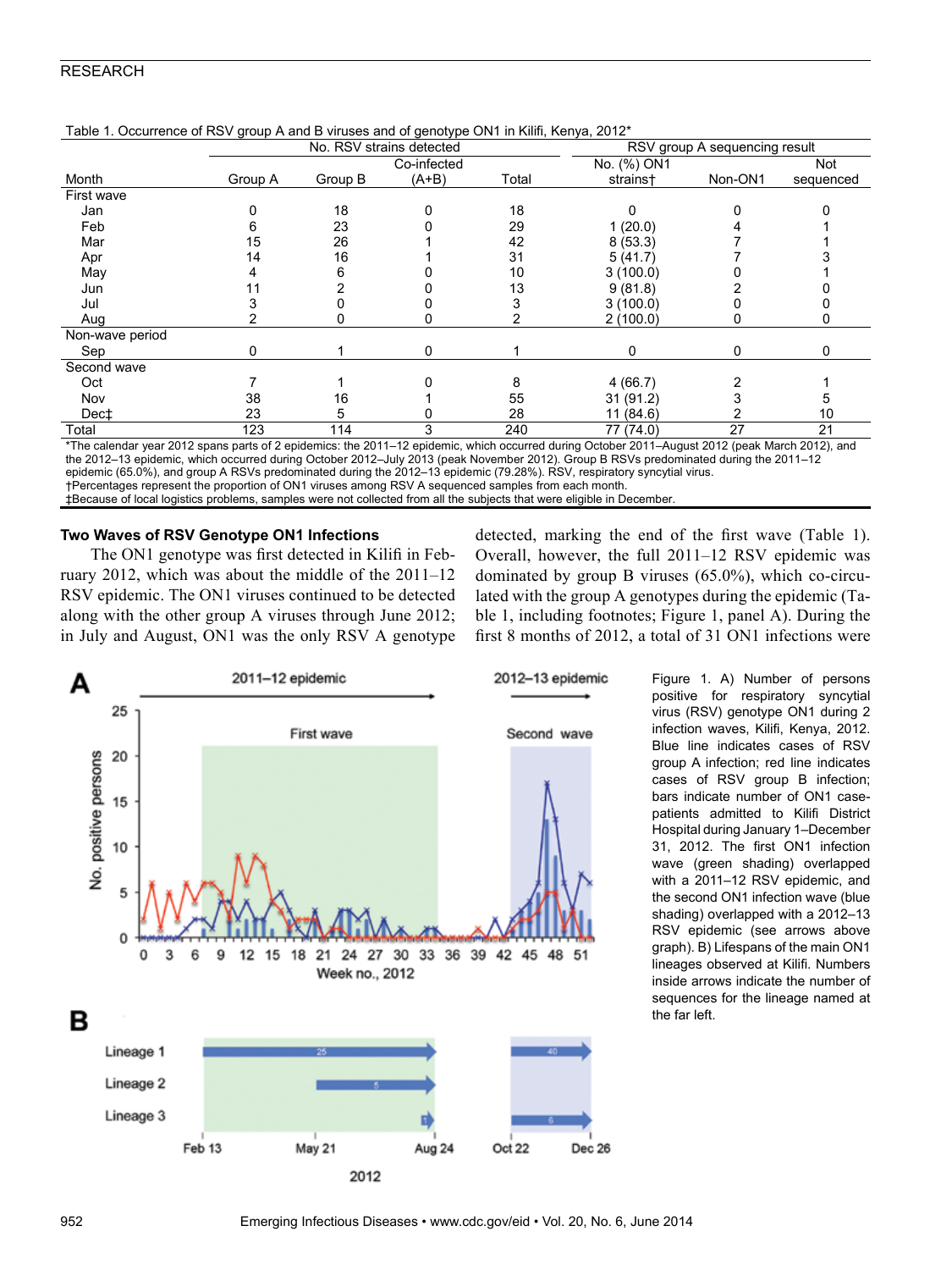detected, representing 20.9% (31/148) of the overall RSV diagnoses and  $60.8\%$  (31/51) of the group A diagnoses with known ON1 status (Table 1).

The second wave of ON1 infections in Kilifi started in October 2012 at the beginning of the 2012–13 RSV epidemic, and detection continued up to the last month covered by the surveillance reported here (December 2012) (Table 1). During those 3 months, more cases of group A (75.6%, 68/90) than group B RSV were detected, and the ON1 genotype constituted the majority of the RSV A viruses (86.8%, 46/53) among those successfully sequenced (Table 1). Overall, more ON1 cases were recorded each week during the second infection wave than during the first wave (Figure 1, panel A), and the genotype appeared to predominate the other RSV A genotypes during the second wave (Table 1).

# **Genetic Variability of ON1 Viruses from the 2 Infection Waves**

Of the 77 sequenced ON1 viruses, 25 unique nucleotide sequences were identified across the 702 nt–long G gene region: 8 were found only in the first infection wave, 14 were found only in the second wave, and 3 were found in both waves. Phylogenetic analysis of the G gene region of these ON1 genotype Kilifi viruses identified 3 main lineages circulating in Kilifi. The 3 lineages comprised multiple phylogenetic clusters and several singleton sequences (Figure 1, panel B; Figure 2, panel A). Lineage 1 was the



Figure 2. Phylogeny of respiratory syncytial virus genotype ON1 viruses detected globally and from Kilifi, Kenya. A) Maximum-likelihood, nucleotide-based phylogenetic tree showing the evolutionary relationships of the 77 Kilifi ON1 viruses across the sequenced portion (702 nt–long) of the attachment (G) protein gene. The taxon nomenclature on the tree is as follows: A 3-letter code representing country of isolation/(location within country of isolation, if provided)/GenBank accession number (or identification for Kilifi sequences)/date of isolation. Kilifi viruses identified during the first infection wave are preceded by a green diamond; those identified during the second infection wave are preceded by a blue circle. Highlighted names (i.e., red, gray, and purple, indicating viruses by taxa) had sequences identical to those for viruses from the first ON1 infection wave. B) Maximum-likelihood, nucleotide-based phylogenetic tree showing the evolutionary backbone structure of 118 global ON1 viruses sequences, together with the 77 Kilifi ON1 viruses sequences across the sequenced portion (333 nt long) of the G third C-terminus region. The positions of the Kilifi viruses from the first infection wave are indicated by a green diamond, those from the second wave are indicated by a blue circle; the red circle indicates the position of the original Canadian ON1 viruses. On both trees, only bootstrap support values >60 are shown on the branches. Scale bars indicate nucleotide substitutions per site.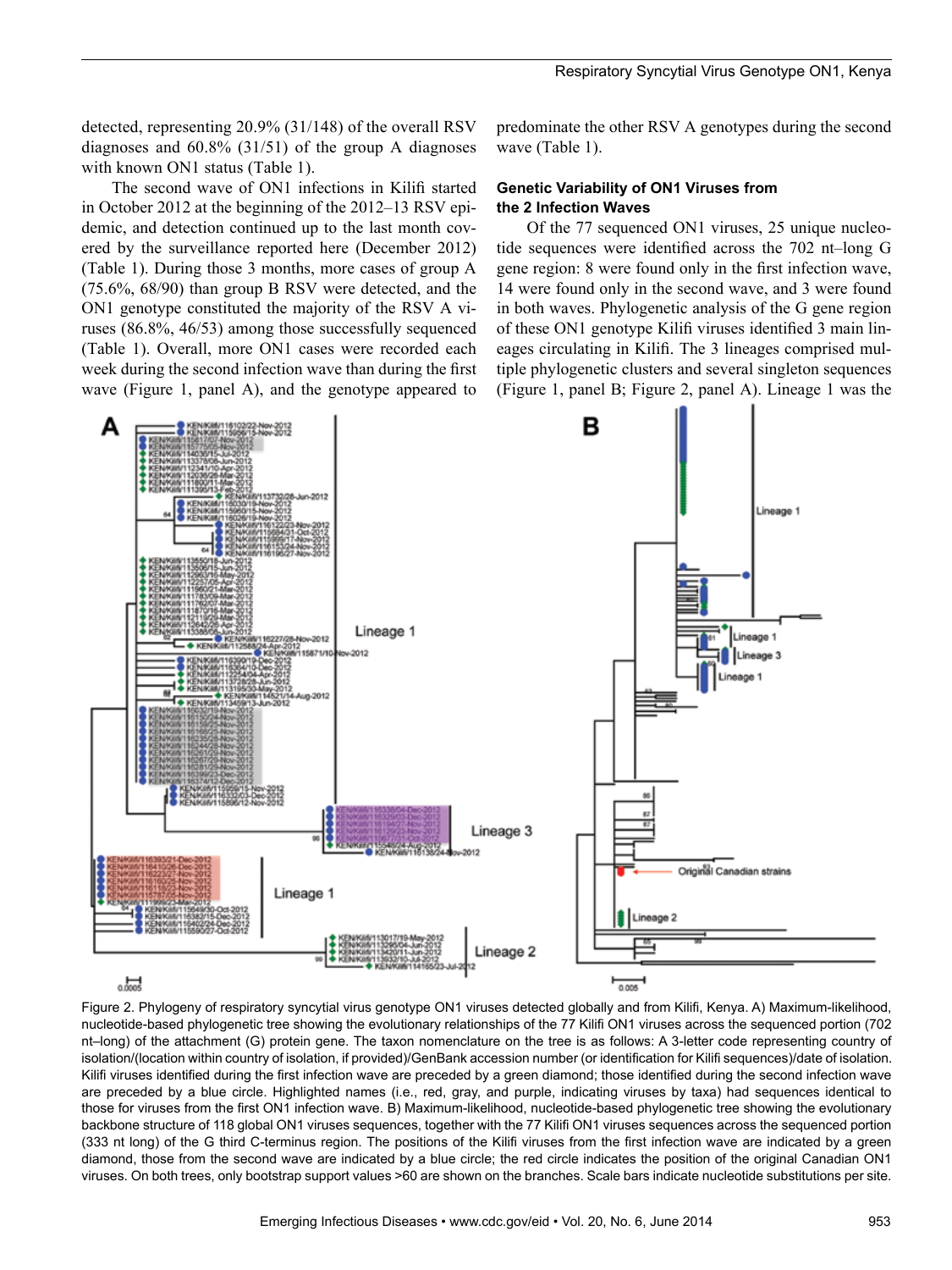first to be identified and included most (84.4%, 65/77) of the Kilifi ON1 viruses. The sequences of this lineage did not fall into a single cluster, but they were closely related and shared signature mutations (Table 2; online Technical Appendix Figure 1, wwwnc.cdc.gov/EID/article/20/6/ 13-1438-Techapp1.pdf). Lineages 2 (5 viruses) and 3 (7 viruses) were assigned from the 2 phylogenetic clusters that were prominent from the rest of the Kilifi ON1 sequences and on well-supported branches (bootstrap >90%). These lineages most likely represented 2 independent introductions of the ON1 genotype into the Kilifi community during the first infection wave. It is also possible that lineage 1 was introduced multiple times, which would explain its sequence diversity (shown by the multiple small clusters and the singleton sequences). Figure 2, panel B, shows how the 3 Kilifi lineages fit into the global picture on phylogenetic analysis of the C-terminal third region of all ON1 sequences detected throughout the world to date (see detail below).

# **Persistence of ON1 Variants between Infection Waves**

G nucleotide sequences for 24 of 46 ON1 viruses sequenced from the second infection wave were identical to sequences of 3 variants from the first wave (Figures 1, panel B; Figure 2, panel A), suggesting possible sustained transmission of these variants in the community through the interepidemic trough. Two of these first-wave variants were from lineage 1, and the third was from lineage 3. Phylogenetic analysis of viruses from the first and second infection waves (Figure 2, panel A) showed that lineage 1 and 3 viruses were detected during both waves, but lineage 2 was detected only during the first wave (Figure 1, panel B). These persisting first-wave variants were initially detected on February 13, March 23, and August 24, 2012, and they were still being detected in December 2012 (during the second infection wave), the last month of the surveillance reported here.

#### **Genetic Variability of ON1 Viruses Identified Globally**

To evaluate the global genetic variability of the ON1 genotype, we combined the G gene sequences from the 77 ON1 viruses from Kenya with 118 ON1 G gene sequences in GenBank from 9 other countries; the GenBank sequences represented all ON1 sequences available as of September 8, 2013. The phylogenetic relationships of these combined ON1 sequences in the G gene are shown in Figure 2, panel B, and in Technical Appendix Figure 2 (taxon names provided). Sequences for 72 of the 77 ON1 viruses from Kenya (i.e., all lineage 1 and 3 sequences from the Kilifi data) fell into 1 branch of the global phylogeny. The bootstrap support value for the 72 sequences was low, indicating the presence of just a few unique substitutions. This branch also included 20 viruses from Japan, 2 viruses from

| Table 2. Signature codon changes in circulating global RSV group A genotype ON1 viruses* |          |               |             |                                        |                                                                                                                                                                 |  |  |
|------------------------------------------------------------------------------------------|----------|---------------|-------------|----------------------------------------|-----------------------------------------------------------------------------------------------------------------------------------------------------------------|--|--|
| Signature                                                                                | First    | No. viruses   | No. viruses |                                        |                                                                                                                                                                 |  |  |
| change†                                                                                  | detected | with mutation | compared‡   | Detection location(s)                  | Comment(s)                                                                                                                                                      |  |  |
| <b>P88S</b>                                                                              | 2012 Nov | 3             |             | China                                  | Occur within the mucin-like first hypervariable region;<br>potentially O-glycosylated (4)                                                                       |  |  |
| L115P                                                                                    | 2012 Aug | 10            | 84          | China, Kenya                           | Defines Kenyan RSV lineage 3; occurs within the<br>mucin-like first hypervariable region; potentially O-<br>glycosylated $(4)$                                  |  |  |
| S128F                                                                                    | 2012 May | 5             | 84          | Kenya                                  | Defines Kenya RSV lineage 2                                                                                                                                     |  |  |
| T136I                                                                                    | 2012 Feb | 54            | 111         | Kenya                                  | Defines Kenyan RSV lineage 1                                                                                                                                    |  |  |
| P172A                                                                                    | 2012 Dec | 9             | 150         | Italy                                  | None                                                                                                                                                            |  |  |
| P206Q                                                                                    | 2011     | 5             | 162         | India, Italy, Japan                    | None                                                                                                                                                            |  |  |
| T249N                                                                                    | 2012 Jan | 5             | 195         | Italy                                  | None                                                                                                                                                            |  |  |
| L274P                                                                                    | 2011     | 131           | 195         | India, Italy, Germany,<br>Japan, Kenya | Predicted to be positively selected; exhibits reversible<br>amino acid substitutions (i.e., flip-flop pattern) (25);<br>position N-glycosylated in some strains |  |  |
| H290Y                                                                                    | 2012 Feb | 5             | 195         | Italy                                  | Predicted to be positively selected; exhibits flip-flop<br>pattern(25)                                                                                          |  |  |
| G296S                                                                                    | 2012 Dec | 11            | 195         | Italy                                  | Adjacent codon (i.e., 295) predicted to be positively<br>selected (26)                                                                                          |  |  |
| L298P                                                                                    | 2011     | 133           | 195         | India, Italy, Germany,<br>Japan, Kenya | Duplicated epitope; concurrent substitution with L274P<br>in many sequences                                                                                     |  |  |
| Y304H                                                                                    | 2011     | 129           | 195         | India, Italy, Germany,<br>Japan, Kenya | None                                                                                                                                                            |  |  |
| E308K                                                                                    | 2012 Feb | 13            | 195         | Italy, South Africa,<br>China          | None                                                                                                                                                            |  |  |
| L310P                                                                                    | 2011     | 96            | 195         | Italy, Kenya, Japan,<br>India          | Equivalent to L286P in non-ON1 genotypes; change<br>previously observed in certain monoclonal antibody<br>escape mutants (27)                                   |  |  |

\*RSV, respiratory syncytial virus.

†Only substitutions observed in >3 viruses are shown.

‡Numbers in this column indicate the number of sequences that span the given amino acid position; the number 195 represents all the datasets we collated, including the sequences for viruses from Kilifi, Kenya. The numbers differ because the nucleotide sequences found in GenBank for these viruses were of variable lengths.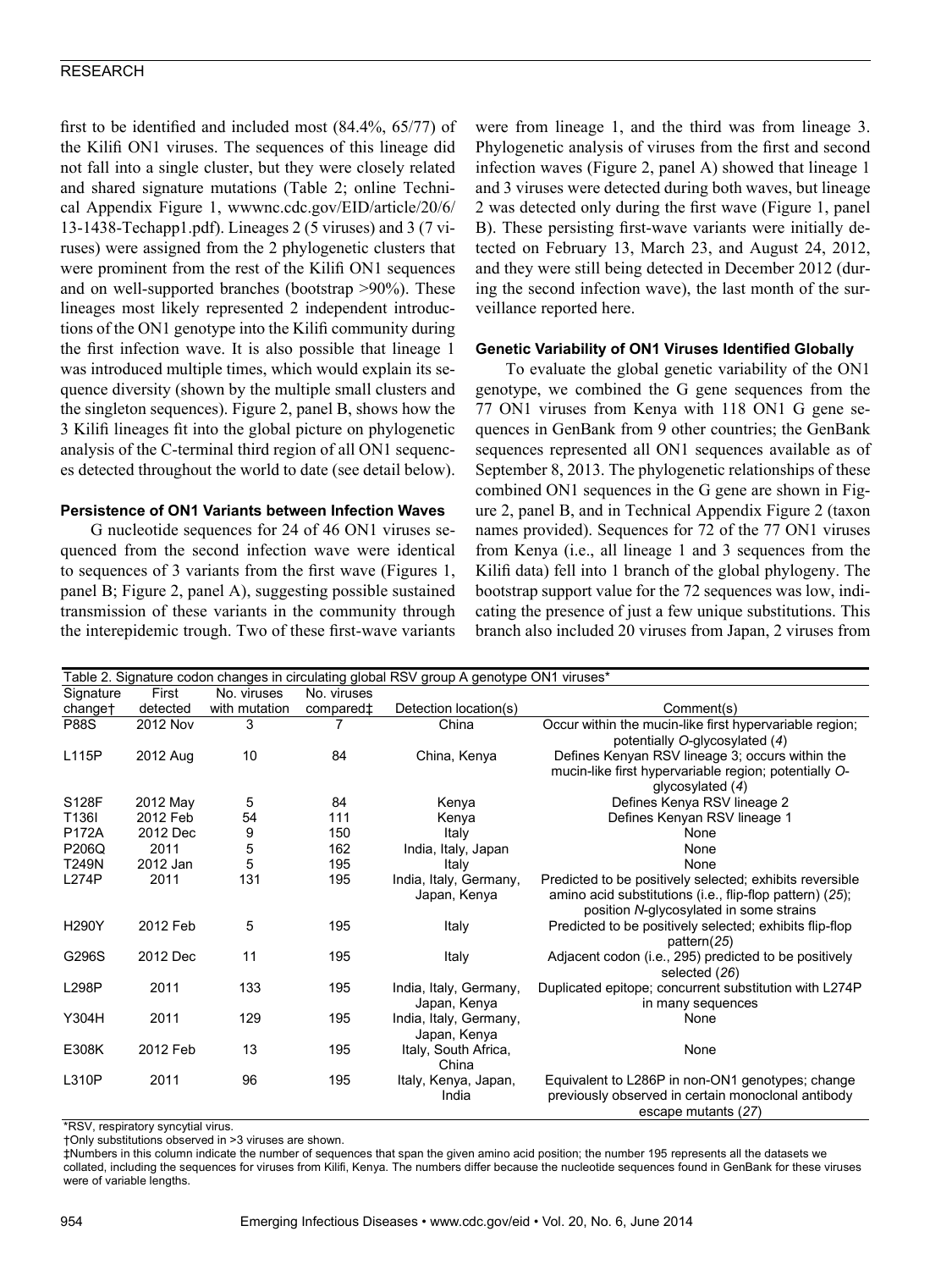Italy, and the 1 virus from India (Technical Appendix Figure 2). Of the 20 Japanese viruses within this branch, 12 were identical to 1 of the Kilifi variants that appeared in the first infection wave and persisted into the second wave. The ON1 Kilifi lineage that fell outside this main Kenyan branch (i.e., lineage 2) clustered with the original ON1 viruses from Canada together with ON1 viruses from Germany, Malaysia, and Italy (Figure 2, panel B).

The reconstruction of a phylogenetic tree combining all the global ON1 sequences, from which the duplicated region had been excised, and the non-ON1 sequences detected in Kilifi in 2012 showed that the global ON1 sequences, including those from Kilifi, form a monophyletic cluster away from sequences of non-ON1 viruses. This finding reaffirmed that the Kilifi viruses with the duplication (ON1) did not arise de novo locally (data not shown).

The global geographic locations for which ON1 sequences were available in GenBank as of September 8, 2013, and the number of sequences present by country

are shown in Figure 3, panels A and B. The temporal patterns for the detections of the ON1 viruses in Kilifi and in the GenBank dataset are consistent with 2 ON1 infection waves in 2012; the genotype was rare in 2011, despite first being detected in 2010 (Figure 3, panel C).

#### **Signature Amino Acid Substitutions**

Several nonsynonymous substitutions were predicted in the first and second hypervariable regions of the ON1 G protein. Signature coding mutations that were observed in  $\geq$ 3 viruses are summarized in Table 2, and the amino acid alignment of the deduced G protein C-terminus region from the unique nucleotide sequences among the combined Kenyan ON1 and GenBank collated dataset is shown in Figure 4. Several of the changes within the second hypervariable G region had occurred on codon positions (relative to the prototype strain RSV A2) previously predicted to be positively selected: codons 225, 226, 246, 248, 249, 253, 256, 262, 265, 272, 274–276, 280, and 284–286 (*25*,*28*). Four



Figure 3. A) Geographic locations (indicated by stars) where respiratory syncytial virus genotype ON1 sequences had been detected and reported as of September 8, 2013. B) Number of ON1 sequences present in GenBank as of September 8, 2013, including sequences submitted for the viruses detected in Kilifi, Kenya, during 2012. The month and year that the first ON1 virus was reported for each country are given on the far right. C) Monthly reported detections of the ON1 viruses with sequences from the combined worldwide dataset. The month of first ON1 detection at Kilifi is indicated by an arrow. Note that the data presented in this figure have not been systematically collected to represent the geographic and temporal distribution of the ON1 genotype. Instead, the data are derived from sequence submissions to GenBank, with inherent sampling bias, that do not necessarily reflect the total number of cases from the different locations; the submissions do, however, indicate the rapid spread of the genotype.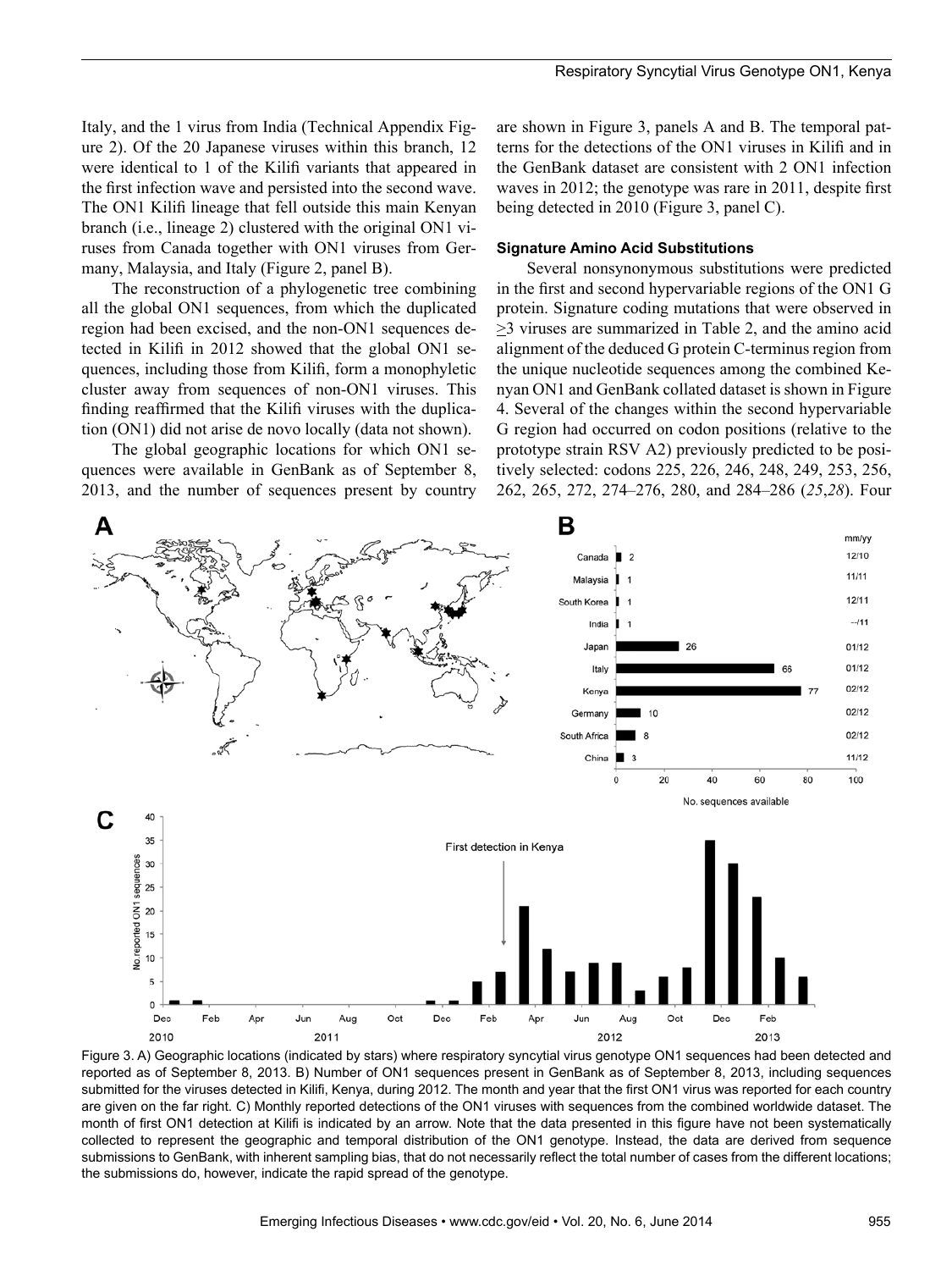

Figure 4. Alignment of unique deduced amino acid sequences from the combined dataset of sequences from the C-terminal third of the attachment protein of respiratory syncytial virus genotype ON1. The sequences are compared with the sequence for the earliest ON1 variant (from Ontario, Canada). The duplicated parent and the resulting regions are in gray.

amino acid changes (L274P, L298P, Y304H, and L310P) relative to the original Canadian viruses were shared by most of the viruses from multiple countries and defined the 2 major branches on the phylogenetic tree (Table 2; Figures 2, panel B, and 4). The first 2 of these changes, L274P and L298P, occurred concurrently in most strains and refer to the same positions within the parent and the resulting duplication region; thus, this event is considered noteworthy because the region nearby (aa 265–273) is a reported antigenic site (*29*). Furthermore, changes were observed in the region that would change the potential *N*-glycosylation profile from the original Canadian viruses. Some of the changes would cause the loss of a site (e.g., N318H in Ken/113732/28-Jun-2012 and N318F in ITA/Roma/ KC858255/2013) and others would cause site gains (e.g., H266N in ITA/Roma/KC858255/2013 and ITA/Roma/ KC858257/2012).

# **Timing of the ON1 Genotype MRCA and Evolution Rate**

The MRCA analysis of the combined global ON1 sequences from the root-to-tip genetic distances on the maximum-likelihood tree showed that the ON1 genotype probably arose during the 2008–09 RSV season; the point estimate was August 2008 (Figure 5). The nucleotide

substitution rate was estimated to be  $7.87 \times 10^{-3}$  substitutions per site per year in the C-terminus region. The alternative Bayesian methods showed that the global ON1 genotype viruses MRCA probably occurred in December 2009 (95% highest probability density [HPD] interval, 2004.26–2012.10), and the nucleotide substitution rate over the period was estimated to be  $5.27 \times 10^{-3}$  (95% HPD) interval;  $1.53 \times 10^{-3}$  to  $9.11 \times 10^{-3}$ ). Although the Bayesian methods presented a wide estimate interval, both analysis methods indicate that the variant probably arose 1–2 epidemic seasons before its first detection in Ontario.

# **Discussion**

Our findings reinforce the observation that respiratory viruses, including RSV, can spread rapidly around the world. It has long been known that novel antigenic variants of influenza A spread rapidly over short periods and drive successive epidemics; however, the mechanism of recurrent epidemics or global endemicity for RSV is poorly understood (*30*). Observation of the emergence and rapid spread and diversification of RSV group B genotype BA (containing a 60-nt duplication) has improved our understanding of the scale of RSV spread and transmission in the world (*29*). Our findings regarding the ON1 genotype,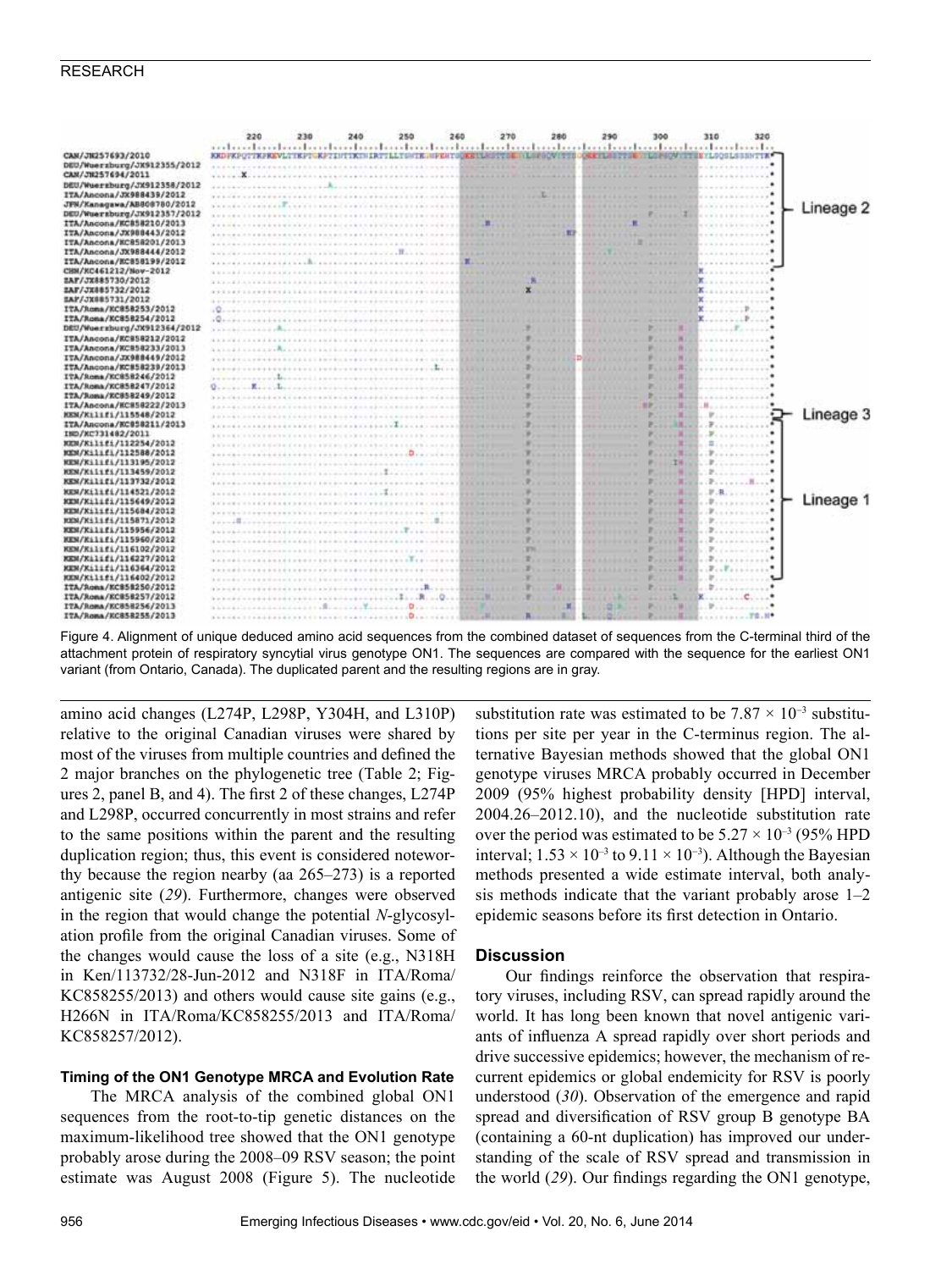

Figure 5. Most recent common ancestor analysis of the 65 respiratory syncytial virus genotype ON1 viruses in GenBank and the sequences for ON1 viruses detected in Kilifi, Kenya, during 2012. The analysis was done by root-to-tip regression of the genetic distances from the maximum-likelihood tree.

which also possesses a large nucleotide duplication, closely relate to findings regarding the BA genotype and confirm that novel RSV strains do spread rapidly and widely.

Of particular interest is the observation that within a few years of the generation of these new genotypes, variants have evolved with accumulated signature coding changes in regions of the G protein targeted by the neutralizing antibody response. For example, a previously identified putative epitope around codon 274 was duplicated in the ON1 genotype, and some of the emerging variants have shown amino acid changes in both copies of this epitope (Figure 4). This suggests that such ON1 variants were selected by the change on this particular epitope. Furthermore, in many ON1 variants, additional coding changes are observed at codons previously predicted to be positively selected (*25*,*26*,*28*), at potential *N*-glycosylation codons (*4*), and at positions previously reported in escape mutants from certain monoclonal antibodies (e.g., L310P, which in viruses without the duplication will be equivalent to L286P) (*27*). The P286L change has been associated with abrogation of reaction of peptides to convalescent-phase human serum (*31*). Thus it may be deduced that the amino acid changes already observed in the ON1 variants have led to profound differences in its antigenic profile.

The presence of the multiple ON1 genotype lineages in Kilifi, some occurring as multiple phylogenetic clusters or several distinct sequences, suggests that there have been multiple introductions of the genotype into the region. Some of these ON1 viruses have partial G gene sequences identical to the few ON1 genotype GenBank sequences available from around the world, indicating that

ON1 variants that arose soon after its emergence are also quickly spreading worldwide. We also detected identical ON1 G gene sequences for viruses from the 2 RSV infection waves in Kilifi, which could reflect continued local transmission of the first-wave viruses or further new introductions of identical viruses of the genotype into the community during the second wave.

MRCA analysis determined that ON1 first emerged in 2008 or 2009. This would suggest that the variant was circulating undetected before December 2010, and its first location of occurrence may remain unknown. This estimate of the time between first occurrence and detection is shorter than the ≈12 years proposed by Tsukagoshi et al. (*13*). Overall, by both the maximum likelihood and Bayesian methods, we estimated that this variant had a higher rate of evolution in its C-terminus region (point estimates of  $>5.0 \times 10^{-3}$  nucleotide substitutions per site per year) than previously predicted for RSV A  $(3.382 \times 10^{-3} \text{ [95\% HPD}$ interval  $1.911 \times 10^{-3}$  to  $4.954 \times 10^{-3}$ ]) (32). This finding suggested an accelerated evolution rate in this variant early in its lifetime; however, our estimates have wide intervals, and it should be noted that viruses with G gene nucleotide sequences nearly identical to those of the original Canadian ON1 viruses were co-circulating with the diversified viruses at least up to late in 2012.

Our RSV ON1 genotype analyses were limited to the G ectodomain region  $(\approx 700 \text{ nt})$ , and analyses for the global data were limited to the G C-terminus region  $(\approx 330 \text{ nt})$ . Whole-genome comparison of 2 ON1 sequences currently available in GenBank (accession nos. JX627336/2011 [*12*] and KC731482/2011 [*11*]) showed up to 57 nt differences, a substantial proportion of which occurred beyond the G protein gene region (data not shown). Thus, to better understand the local and global molecular epidemiology and phylogeography of the ON1 genotype, whole-genome sequences must be compared. To that end, we are currently conducting whole-genome sequencing of the ON1 viruses from Kilifi.

The phylodynamics of these emergent RSV genotypes with large nucleotide duplications in the G gene (i.e., the BA and ON1) enable parallels to be drawn with pandemic influenza viruses arising from antigenic shift. The cause of the apparent enhanced biologic fitness of the BA and ON1 genotypes (whether virologic or immunologic) is not well understood. Since around 2005, the BA genotype has dominated all other group B genotypes. We cannot tell if the ON1 genotype will also eventually dominate other group A genotypes. However, during the preparation of this report, the detection of RSV genotype ON1 was reported in 3 more countries: Thailand (*33*), Latvia (*34*), and Cyprus (*35*). Thus the prevalence and geographic distribution of ON1 is rapidly changing. The monitoring of this change will lead to a better understanding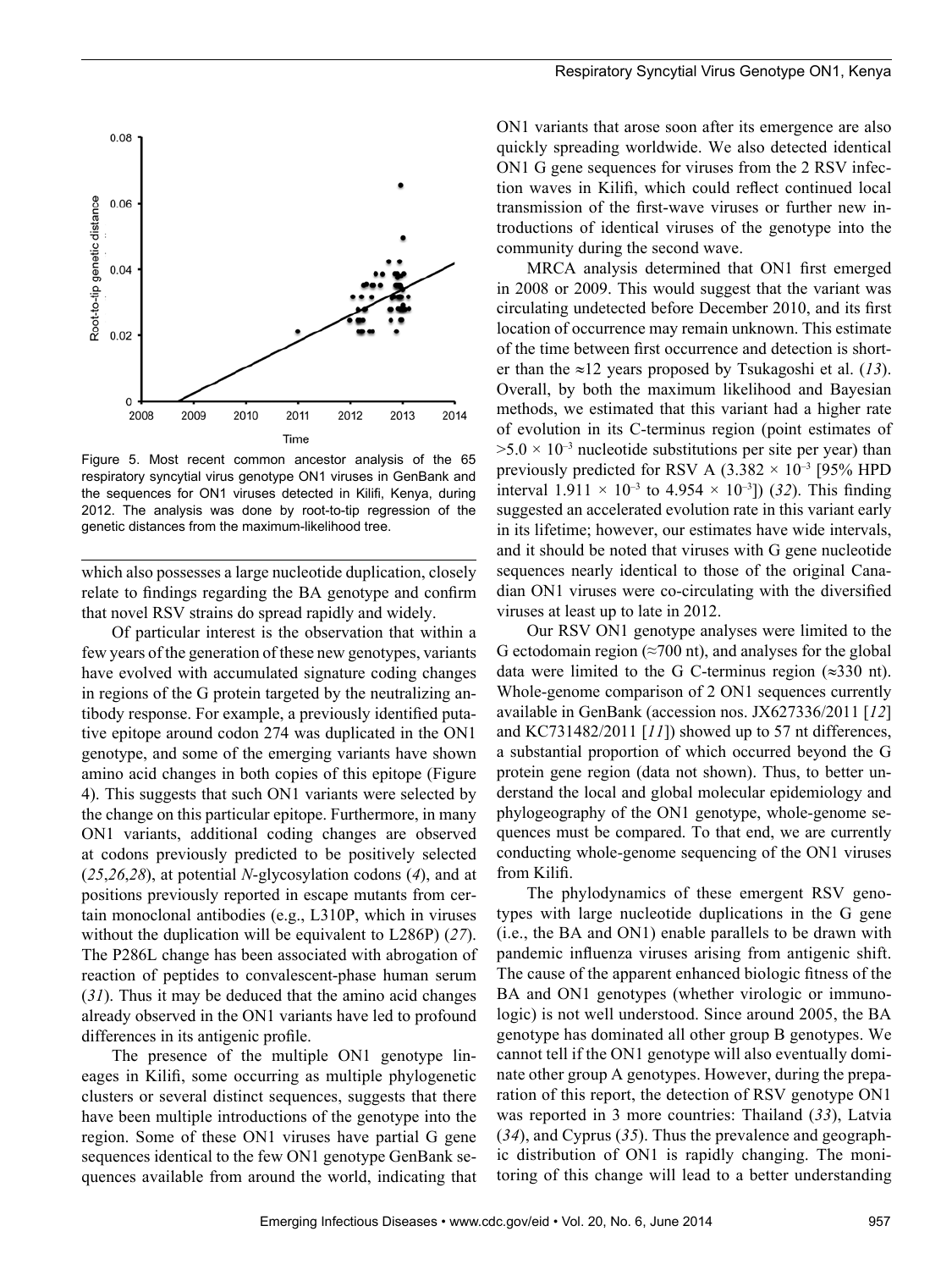of the factors underlying the successful emergence of variant genotypes and help inform future methods for the control of RSV.

### **Acknowledgments**

We thank the parents and guardians of children participating in the study. We also thank the clinical and laboratory staff of the Kilifi Viral Epidemiology and Control group who obtained and processed the study specimens. The study is published with permission of director of the Kenya Medical Research Institute.

This work was supported by the Wellcome Trust (grant no. 084633).

Mr Agoti is a research assistant in the Viral Epidemiology and Control group, Kenya Medical Research Institute–Wellcome Trust Research Programme, and a PhD student. His primary interest is to inform epidemic control strategies by applying phylogenetic and bioinformatics tools to understand the evolution and origins of respiratory viruses and relationships between viral epidemics.

#### **References**

- 1. Collins PL, Melero JA. Progress in understanding and controlling respiratory syncytial virus: still crazy after all these years. Virus Res. 2011;162:80–99. http://dx.doi.org/10.1016/j.virusres.2011.09.020
- 2. Cane PA, Matthews DA, Pringle CR. Analysis of respiratory syncytial virus strain variation in successive epidemics in one city. J Clin Microbiol. 1994;32:1–4.
- 3. Cane PA, Pringle CR. Evolution of subgroup A respiratory syncytial virus: evidence for progressive accumulation of amino acid changes in the attachment protein. J Virol. 1995;69:2918–25.
- 4. Melero JA, Garcia-Barreno B, Martinez I, Pringle CR, Cane PA. Antigenic structure, evolution and immunobiology of human respiratory syncytial virus attachment (G) protein. J Gen Virol. 1997;78:2411–8.
- 5. Smith GJ, Vijaykrishna D, Bahl J, Lycett SJ, Worobey M, Pybus OG, et al. Origins and evolutionary genomics of the 2009 swine-origin H1N1 influenza A epidemic. Nature. 2009;459:1122–5. http://dx.doi.org/10.1038/nature08182
- 6. Trento A, Galiano M, Videla C, Carballal G, Garcia-Barreno B, Melero JA, et al. Major changes in the G protein of human respiratory syncytial virus isolates introduced by a duplication of 60 nucleotides. J Gen Virol. 2003;84:3115–20. http://dx.doi.org/ 10.1099/vir.0.19357-0
- 7. Trento A, Casas I, Calderon A, Garcia-Garcia ML, Calvo C, Perez-Brena P, et al. Ten years of global evolution of the human respiratory syncytial virus BA genotype with a 60-nucleotide duplication in the G protein gene. J Virol. 2010;84:7500–12. http://dx.doi. org/10.1128/JVI.00345-10
- 8. Trento A, Viegas M, Galiano M, Videla C, Carballal G, Mistchenko AS, et al. Natural history of human respiratory syncytial virus inferred from phylogenetic analysis of the attachment (G) glycoprotein with a 60-nucleotide duplication. J Virol. 2006;80:975–84. http://dx.doi.org/10.1128/JVI.80.2.975-984.2006
- 9. Eshaghi A, Duvvuri VR, Lai R, Nadarajah JT, Li A, Patel SN, et al. Genetic variability of human respiratory syncytial virus A strains circulating in Ontario: a novel genotype with a 72 nucleotide G gene duplication. PLoS ONE. 2012;7:e32807. http://dx.doi. org/10.1371/journal.pone.0032807
- 10. Khor CS, Sam IC, Hooi PS, Chan YF. Displacement of predominant respiratory syncytial virus genotypes in Malaysia between 1989 and 2011. Infect Genet Evol. 2013;14:357–60. http://dx.doi. org/10.1016/j.meegid.2012.12.017
- 11. Choudhary ML, Wadhwa BS, Jadhav SM, Chadha MS. Complete genome sequences of two human respiratory syncytial virus genotype A strains from India, RSV-A/NIV1114046/11 and RSV-A/NIV1114073/11. Genome Announc. 2013;1:e00165–13. http://dx.doi.org/10.1128/genomeA.00165-13
- 12. Lee WJ, Kim YJ, Kim DW, Lee HS, Lee HY, Kim K. Complete genome sequence of human respiratory syncytial virus genotype A with a 72-nucleotide duplication in the attachment protein G gene. J Virol. 2012;86:13810–1. http://dx.doi.org/10.1128/JVI.02571-12
- 13. Tsukagoshi H, Yokoi H, Kobayashi M, Kushibuchi I, Okamoto-Nakagawa R, Yoshida A, et al. Genetic analysis of attachment glycoprotein (G) gene in new genotype ON1 of human respiratory syncytial virus detected in Japan. Microbiol Immunol. 2013;57:655–9.
- 14. Prifert C, Streng A, Krempl CD, Liese J, Weissbrich B. Novel respiratory syncytial virus A genotype, Germany, 2011–2012. Emerg Infect Dis. 2013;19:1029–30. http://dx.doi.org/10.3201/eid1906.121582
- 15. Valley-Omar Z, Muloiwa R, Hu NC, Eley B, Hsiao NY. Novel respiratory syncytial virus subtype ON1 among children, Cape Town, South Africa, 2012. Emerg Infect Dis. 2013;19:668–70. http://dx.doi.org/10.3201/eid1904.121465
- 16. Agoti CN, Gitahi CW, Medley GF, Cane PA, Nokes DJ. Identification of group B respiratory syncytial viruses that lack the 60-nucleotide duplication after six consecutive epidemics of total BA dominance at coastal Kenya. Influenza Other Respir Viruses. 2013;7:1008–12. http://dx.doi.org/10.1111/irv.12131
- 17. Hammitt LL, Kazungu S, Morpeth SC, Gibson DG, Mvera B, Brent AJ, et al. A preliminary study of pneumonia etiology among hospitalized children in Kenya. Clin Infect Dis. 2012;54(Suppl 2):S190–9. http://dx.doi.org/10.1093/cid/cir1071
- 18. Nokes DJ, Ngama M, Bett A, Abwao J, Munywoki P, English M, et al. Incidence and severity of respiratory syncytial virus pneumonia in rural Kenyan children identified through hospital surveillance. Clin Infect Dis. 2009;49:1341–9. http://dx.doi.org/10.1086/606055
- 19. Munywoki PK, Hamid F, Mutunga M, Welch S, Cane P, Nokes DJ. Improved detection of respiratory viruses in pediatric outpatients with acute respiratory illness by real-time PCR using nasopharyngeal flocked swabs. J Clin Microbiol. 2011;49:3365–7. http://dx.doi. org/10.1128/JCM.02231-10
- 20. Scott PD, Ochola R, Ngama M, Okiro EA, Nokes DJ, Medley GF, et al. Molecular epidemiology of respiratory syncytial virus in Kilifi District, Kenya. J Med Virol. 2004t;74:344–54. http://dx.doi. org/10.1002/jmv.20183
- 21. Agoti CN, Mwihuri AG, Sande CJ, Onyango CO, Medley GF, Cane PA, et al. Genetic relatedness of infecting and reinfecting respiratory syncytial virus strains identified in a birth cohort from rural Kenya. J Infect Dis. 2012;206:1532–41. http://dx.doi.org/10.1093/infdis/jis570
- 22. Katoh K, Toh H. Recent developments in the MAFFT multiple sequence alignment program. Brief Bioinform. 2008;9:286–98. http://dx.doi.org/10.1093/bib/bbn013
- 23. Tamura K, Peterson D, Peterson N, Stecher G, Nei M, Kumar S. MEGA5: Molecular Evolutionary Genetics Analysis using maximum likelihood, evolutionary distance, and maximum parsimony methods. Mol Biol Evol. 2011;28:2731–9. http://dx.doi.org/10.1093/ molbev/msr121
- 24. Drummond AJ, Rambaut A. BEAST: Bayesian evolutionary analysis by sampling trees. BMC Evol Biol. 2007;7:214. http://dx.doi.org/10.1186/1471-2148-7-214
- 25. Botosso VF, Zanotto PM, Ueda M, Arruda E, Gilio AE, Vieira SE, et al. Positive selection results in frequent reversible amino acid replacements in the G protein gene of human respiratory syncytial virus. PLoS Pathog. 2009;5:e1000254. http://dx.doi.org/10.1371/ journal.ppat.1000254